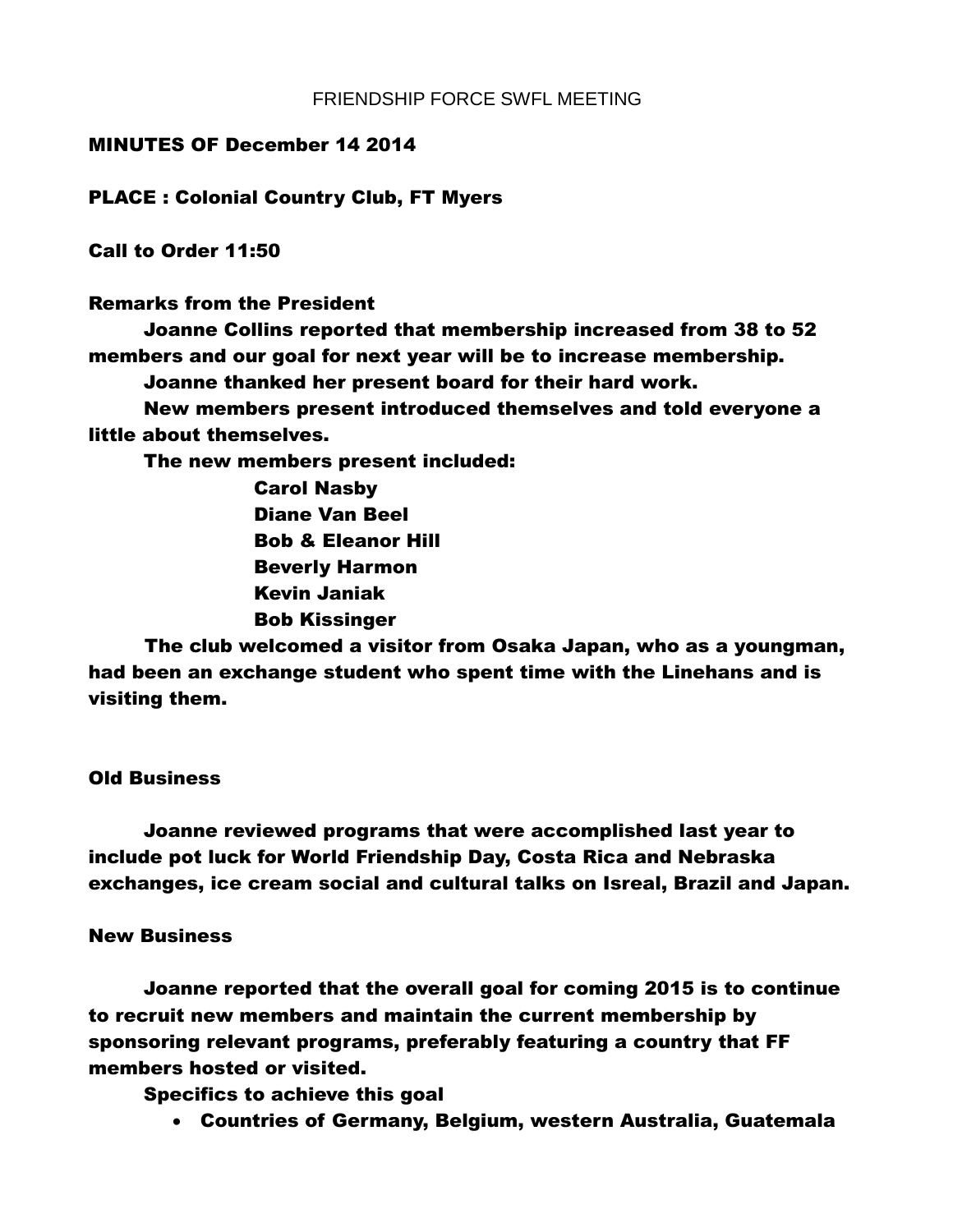and within our country, Denver – targeted talks

- Talk by TSA, Fort Myers International Airport
- Dinners in ethnic restaurants

A copy of the proposed 2015 Calendar was handed out to members. Our club will host the All Florida Conference possibly in October. Dennis Yemma and Sue Linehan will spearhead the committee and will need help from all club members.

The World Conference is in Vancouver, August 28-31, if anyone is interested in attending.

Club Exchange Director policy for International and Outbound Trips.

Joanne reported that at the recent board meeting a motion was approved to reimburse the international and domestic outbound ED's for their home stay fee. The fee would be divided by 20 ambassadors and reimbursed to the ED by each ambassador. If the 20 ambassadors number is not reached, the ED will make up the difference in the home stay fee. This will give incentive to the ED to try to fill the exchange (by contacting other clubs and posting the exchange on the FF International Club website). The fees would be paid to the treasurer of our club and posted to the exchange account to help keep accurate records.

Jody Harmon stated it needed to be voted on by all club members. The motion was tabled until the January meeting.

### Committee Reports

Treasurer – Rob Linehan reported \$6,245.23 is available and dues are now being accepted. Dues are \$25 per person, \$10 for associate members.

Exchanges/ED Info – Cecelia Bridge reported on the Denver Exchange, February 2-7. The welcome will be at Cheryl Phelps' and Lou Rizk's. The farewell will be at Lake Fairways, N. Fort Myers. Hosts need to send a bio and picture to Cecelia for the exchange booklet that is given to the ambassadors.

More updates will be given at the general meeting in January.

Lou Rizk reported on the outgoing exchange to Schwerrin Germany and Brugge Belgium May 12-26. He has 12 applications for 15 slots. Contact him if you are interested in the exchange

### Membership – Sue Linehan

Sue would like to develop a mentorship program to help with new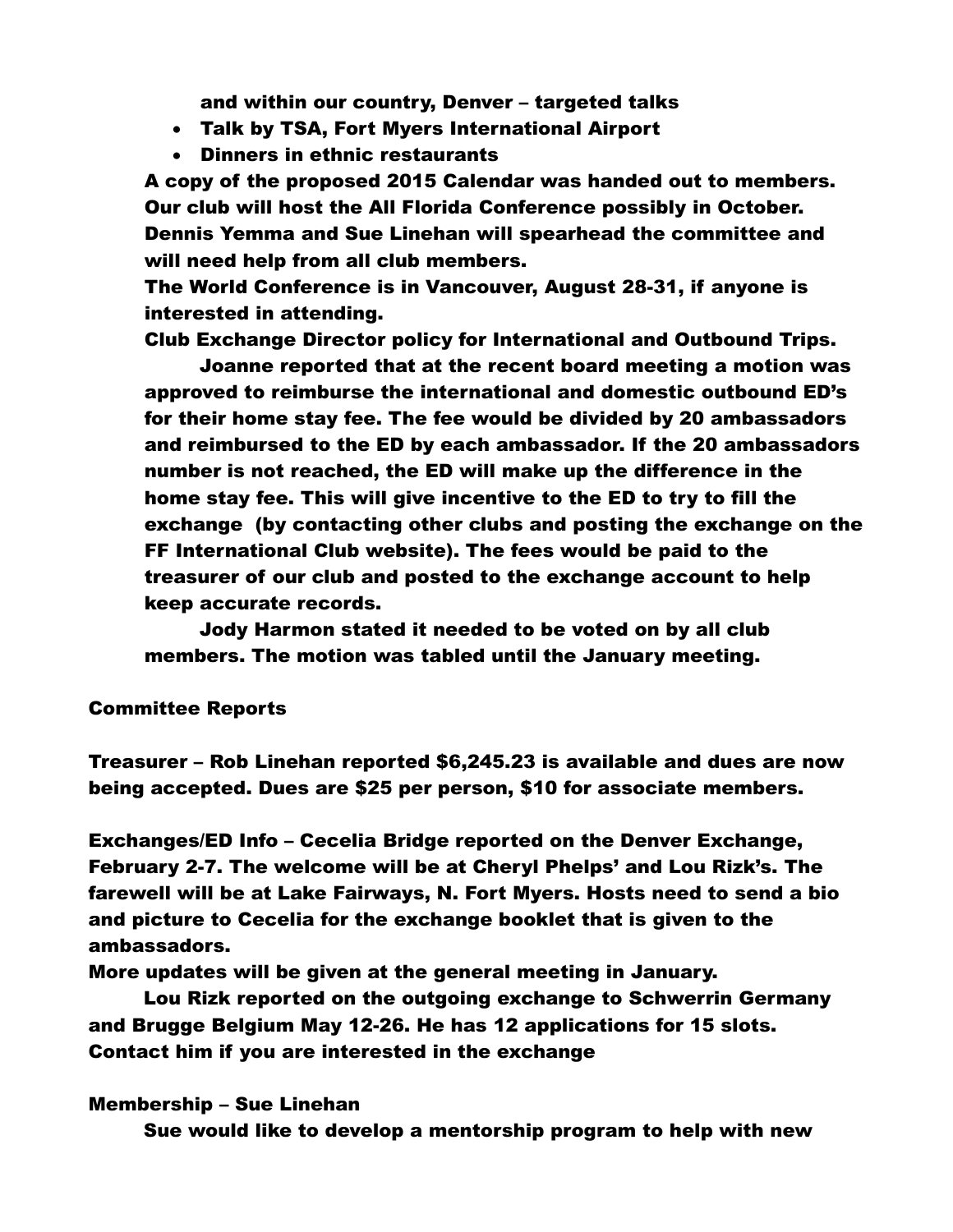members. It may include a volunteer from each of the clubs three geographical areas (Ft Myers, Punta Gorda and Naples).

Sue reported that Pam La Fontaine suggested having cards made with our club information, such as a POC for questions, the web site and also the international web site. Some members shared cards they had and the club agreed it was a good idea. Club members can then carry some in their purse or wallet and hand them to prospective members.

Sue will work on an orientation booklet; modifying ideas taken from the recent Denver exchange.

## Fund raising – None planned for 2015

Web Site, Facebook, sunshine report – Cheryle Phelps Richard Collins would like to work on improving our web site

## Newsletter – Joanne Collins

Joanne will continue to use Constant Contact to develop our newsletter. Please be sure to read it when you receive it via email.

### Club Store – Pam LaFontaine

Pam reported she has FF pins and pens for \$1 each. If you are interested in buying some let her know. They are good gifts to bring when you go on an outgoing exchange. Incoming ambassadors receive one in their goody bag. You can also order nametags, shirts and lanyards through Pam.

Joanne had a Tervis mug designed with the FF logo to give to her hosts for outgoing exchange. Some interest was shown however the cost and the size of the order needed to keep the cost down needs to be investigated.

### Election of officers for 2015

Jody Harmon submitted the slate of officers as proposed by the election committee as follows: President – Joanne Collins VP – Dennis Yemma 2<sup>nd</sup> VP – Sibby Yemma Treasurer – Rob Linehan Secretary – Jule Yemma Membership and overall club ED (incoming coordinator)- Sue Linehan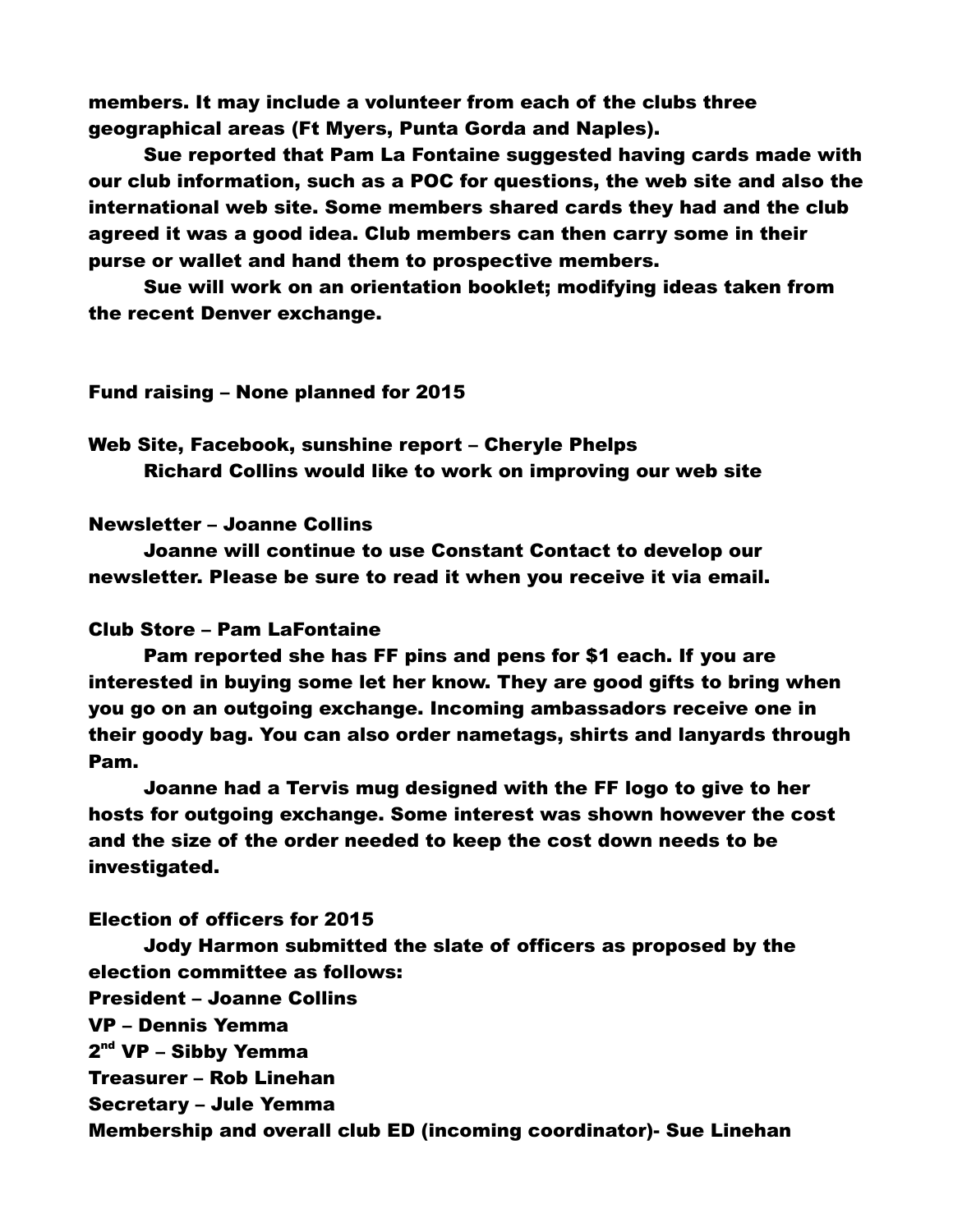Newsletter- Joanne Collins Fund Raising- none for 2015 Publicity and Activities- Lou Rizk Website- Richard Collins Club roster and club emails- Cheryle Phleps Historian- Carla Harms Parliamentarian- Jody Garmon Sunshine- Cheryle Phleps Jody asked for any changes or nominations from the floor. There were none. Dennis Yemma proposed that the secretary cast a single vote for the new officers. Lou Rizk seconded the motion. Jule Yemma cast a Yes vote to approve the new slate of officers. Adjourn 12:40

Members enjoyed the Christmas party and gift exchange.

Respectfully submitted Jule Yemma **Secretary**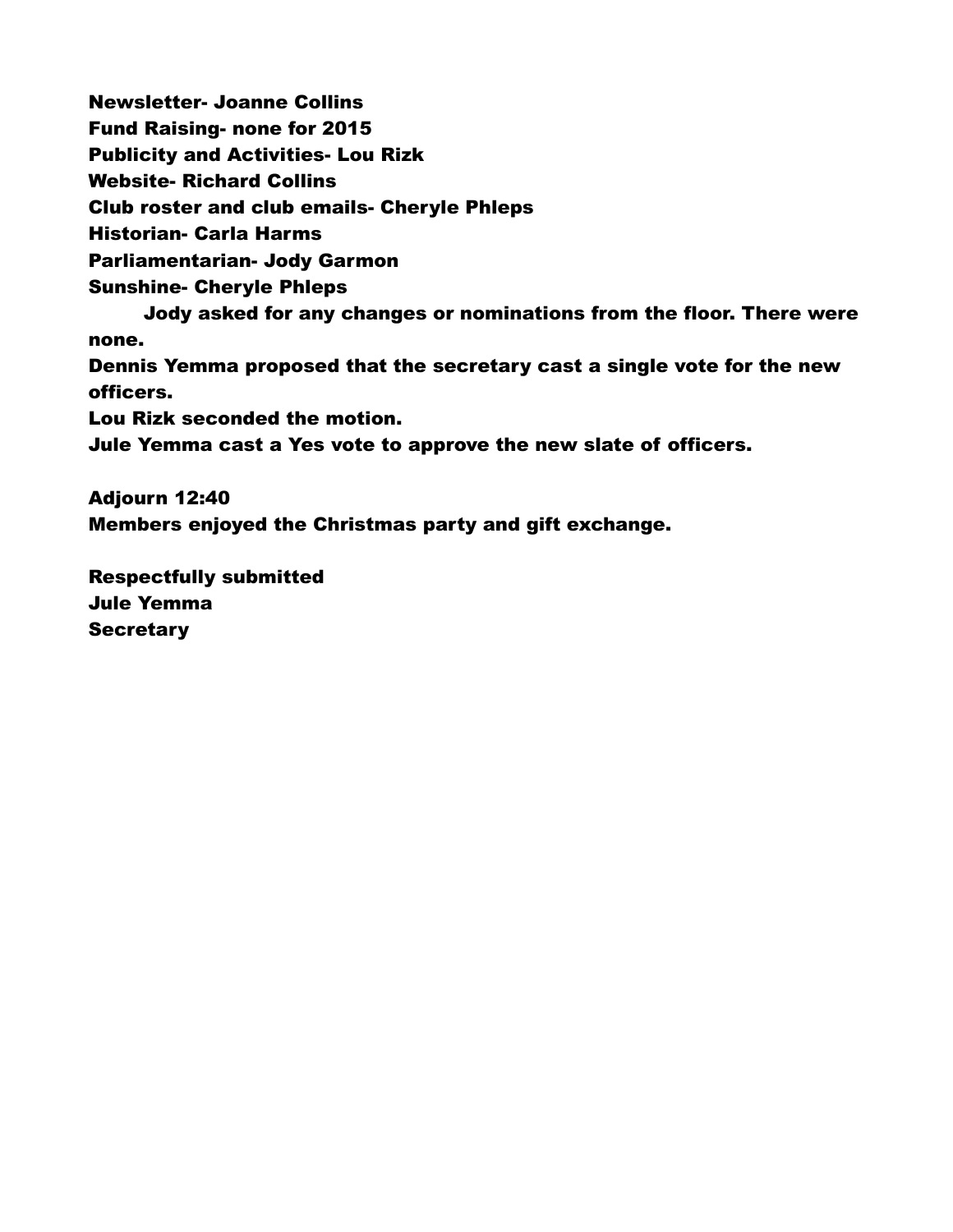Board Meeting MINUTES OF December 6 2014 PLACE Joanne Collins home Call to Order 1:00 PM

The board approved the minutes from previous meeting, September 19 2014.

## **Remarks from the President**

Thanked the board for their hard work and commitment this past year.

## **Old Business:**

Holiday Brunch will take place Sunday 14 December at which time a new board will be elected.

The election slate submitted by Jody Garmon as proposed by the election committee follows:

| $President -$                                             | Joanne Collins         |
|-----------------------------------------------------------|------------------------|
| $VP -$                                                    | Dennis Yemma           |
| 2nd $VP -$                                                | Sibby Yemma            |
| $T$ reasurer $-$                                          | Rob Linehan            |
| Secretary-                                                | Jule Yemma             |
| Membership and overall club ED (incoming) coordinator $-$ | Sue Linehan            |
| Newsletter $-$                                            | Joanne Collins         |
| Fund Raising-                                             | none for 2015          |
| Publicity (PR) and Activities-                            | new Board              |
| Website-                                                  | <b>Richard Collins</b> |
| Club roster and club emails-                              | Cheryle Phelps         |
| Historian-                                                | Carla Harms            |
| Parliamentarian-                                          | Jody Garmon            |
| Sunshine-                                                 | Cheryle Phelps         |

# **New Business:**

Calendar for next year – Joanne would like to continue presenting relevant programs, preferably featuring a country that our Friendship Force (FF) members hosted or visited.

The tentative schedule follows:

January- Board Meeting January 7, Dennis and Jule's house 1:30 PM. Also Cecelia Bridge, ED for incoming Denver exchange, will probably schedule a meeting to confirm plans for the exchange

February- Board would like to have someone from Denver give a talk on their area and club, possibly at the farewell. Joanne will discuss with Cecelia.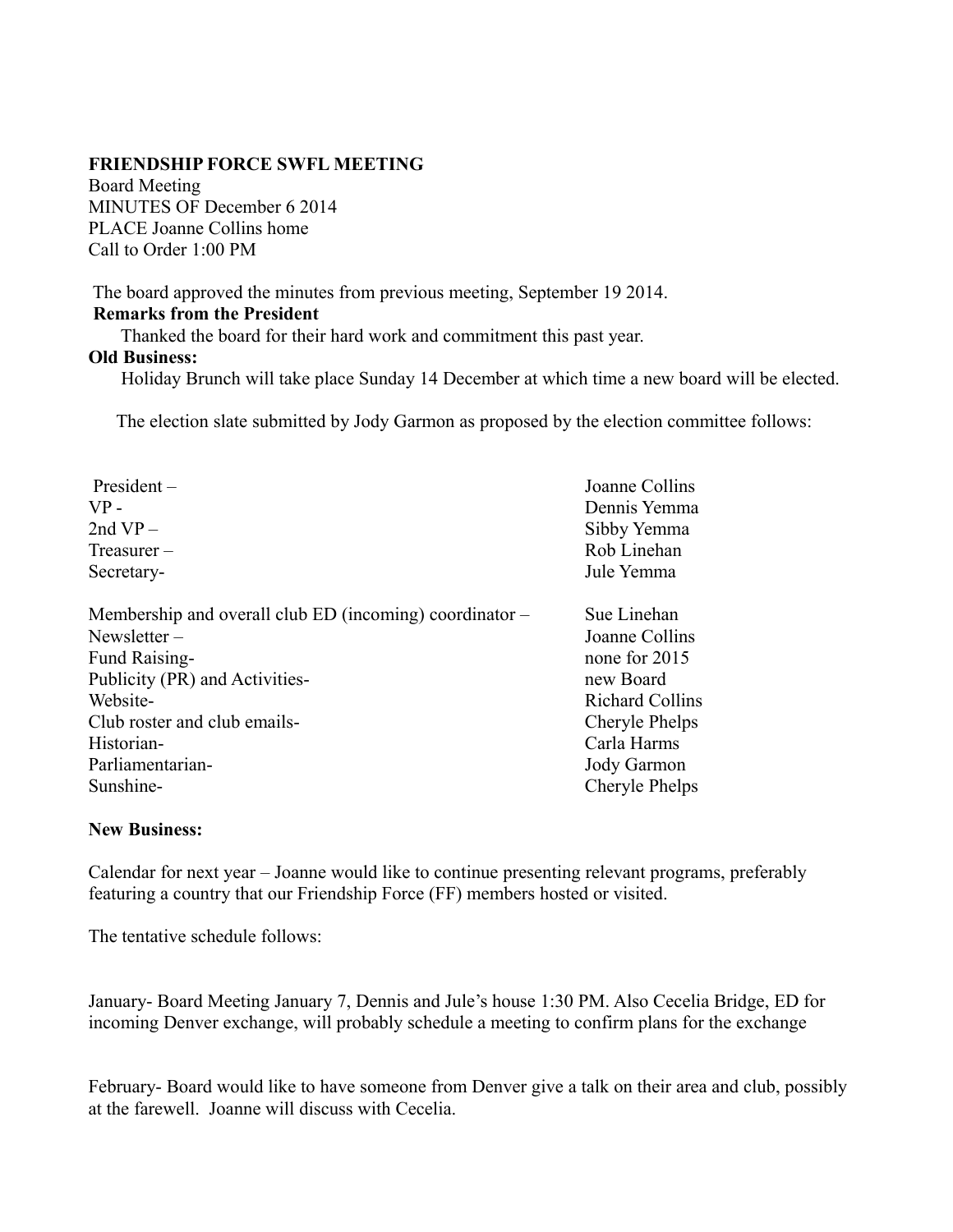March 8- World Friendship Day- Board will ask someone from Naples to host.

April- Board will find a good restaurant in Ft Myers where we could enjoy fellowship and possibly have someone from TSA at SWFL International Airport talk to the members. Probable date is April 10

May- German/Belgium exchange - no meeting

June- A Lunch meeting at a German restaurant and a presentation about the exchange by ambassadors who participate in the exchange May Exchange. Probable date is June 19

July- no activity – Summer Break

August 9 ice cream social, Aug 28-31 Board will recruit member to host this. Friendship Force World conference is in Vancouver if anyone is interested in attending.

September- Sue Linehan will give a presentation on the Guatemala exchange that she will participate in. Probable date is Sept 18, location to be determined

October 10- Our club is responsible for hosting the All Fl Conference. Dennis has agreed to chair the committee, Sue and Pam volunteered to assist. Dennis requested the itinerary from the one held in Orlando so he could have a plan to go by.

November 13- Program on Western Australia Exchange (presented by Joanne and Richard Collins) Location to be determined

December 13 – Holiday Brunch, location to be determined

Club Exchange Director (ED) Policy for International and Domestic Outbound Trips - Joanne asked that the Board formulate a ED Reimbursement Policy for club outbound trips.

She stated that most other clubs reimburse their ED based upon Atlanta's optimal participant number of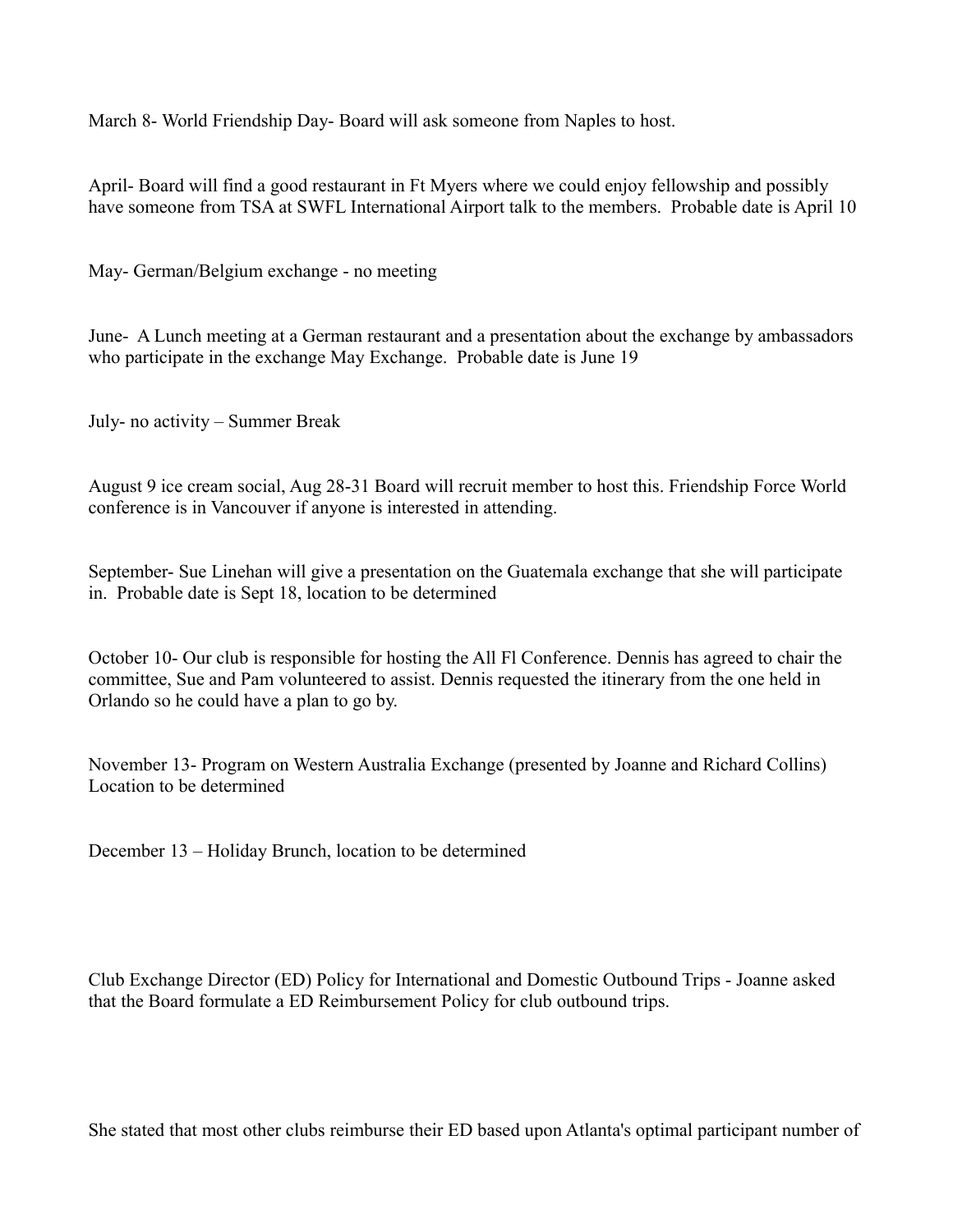**20 ambassadors per trip.** After much discussion a Motion was made that our club will reimburse the international out bound EDs for their home stay fee. The fee will be divided by 20 ambassadors and reimbursed to the ED by each ambassador. If the 20 ambassador number is not reached, the ED will make up the difference in the home stay fee. This will give incentive to the ED to try to fill the exchange (by contacting other clubs and posting the exchange on the FF International Club website). Pam and Rob suggested it should also pertain to domestic outgoing EDs. The motion was amended to include both international and domestic exchanges. After it was seconded, the motion passed unanimously. (The fees would be paid to the treasurer of our club and posted to the Exchange Account to help keep accurate records).

**Duties and expectations of the board members**- Joanne reiterated that all board members should make every effort to attend and participate in all meetings and club activities. This year everyone on the board will help the President especially with Publicity and Programs (finding venues, recruiting members to host the Ice Cream Social and World Friendship Day, etc.)

## **New members involvement and Orientation into our Club**

Pam suggested getting cards made to hand to prospective members. The cards would include information on who to contact for more questions.

Pam offered to have an information session for attracting new members to be held at her club in her development Brandywine in FT Myers). As Membership Chair, Sue would help. Pam will check into club availability and let the board know. She suggested we serve wine and cheese to attract attendees. Joanne expressed concern about serving alcohol. The Board would have to have a proposal of costs that would need approval before proceeding.

A new member booklet made by the Denver club was sent to the board. All agreed FFSWFL needed one and Sue will work on it using the ideas from Denver.

The board discussed having a POC in our three areas willing to help with new member orientation. One would be needed for Naples, Punta Gorda and Ft Myers.

## **Committee Reports**

Treasurer – Rob Linehan Board approved Rob and Sue's expense report for the Nebraska exchange.

The Nebraska exchange report was shared with the board. The present exchange account balance is \$2000. The present general checking account is \$4,430.43.

There was discussion as to whether dues should be raised because Atlanta has raised their fee to \$15 for individual and \$25 for family. Currently our club fee is \$25 per person. The board unanimously decided to keep the fees for another year then reevaluate. Motion to pass by Rob, 2nd by Jule.

The board unanimously agreed the club could give a \$200 donation to the Harry Chapin Food Bank. Motion to approve by Dennis, 2nd Pam.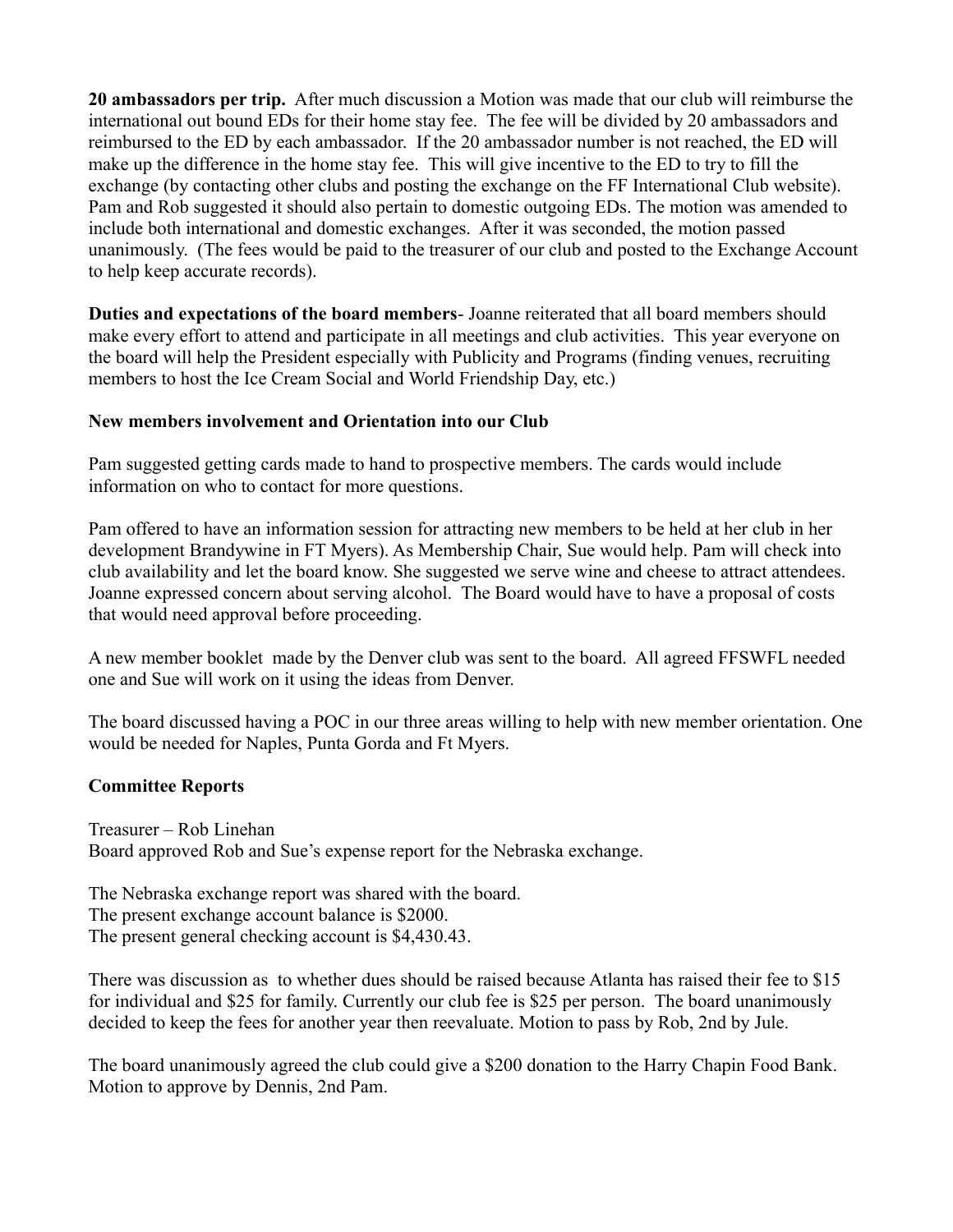Exchanges/ED Info –Joanne reported that we have an excellent change of getting our international outbound to Costa Rica in 2016.

Membership – Joanne reported we have 52 members. She will be calling a few who have not attended meetings or participated in club activities to see if they want to remain members. Dues are due 1/31/15. A notice will be sent to all members through Constant Contact.

Newsletter – Joanne will continue doing the newsletter. She would like to continue using Constant Contact, and the annual fee is approximately \$200.

Club Store – Pam advised that she would like to continue to run the club store.

The board discussed obtaining lanyards, luggage tags, and hats. Some of these items may be able to be ordered directly from FF international. Joanne will bring a Tervis tumbler to the Christmas party. (She had ordered the mug with the SWFL FF name on it for her own needs). The board liked the idea of having Tervis tumblers as gifts for ambassadors to bring to their host families, but the cost may be prohibitive. Further investigation into the costs of the above items is needed.

Adjournment 3:10PM

Jule Yemma, Secretary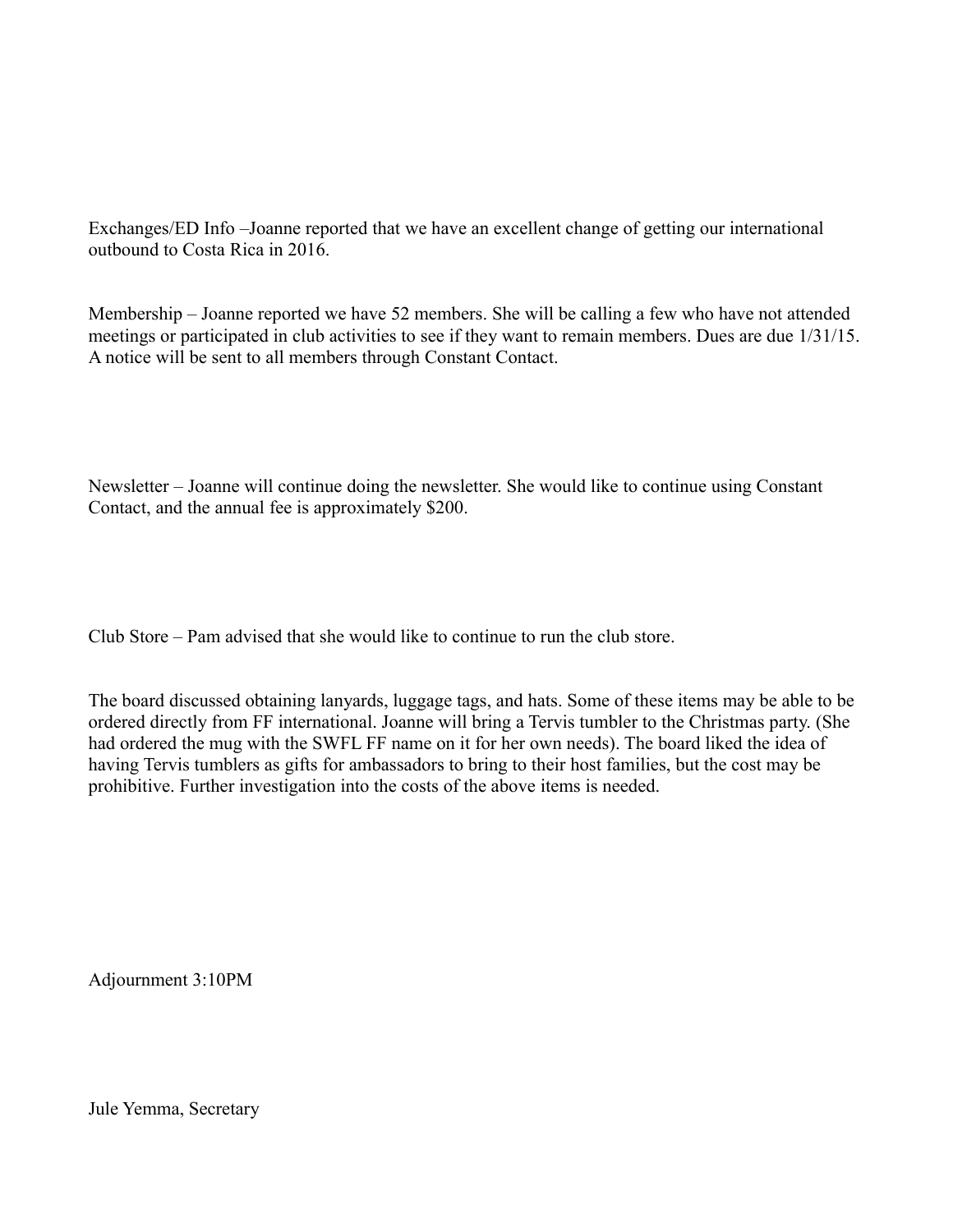MINUTES OF September 19 2014 PLACE Robb & Stuckey Fort Myers Call to Order 11:00

## **Remarks from the President**

Welcome and had members introduce themselves

**Approval of Previous Minutes of Meeting** – Jule Yemma reminded members that the minutes can be read on our website

## **Committee Reports**

Exchanges:

1.Lou Rizk, ED for outgoing May 12-26 2015 Confirmed exchanges with Schwerin Germany (12-18) and Brugge Belgium (20-26); Travel day possible on 19 May to go to Amsterdam

Estimated cost \$3000; airline travel options discussed; members to make their own travel arrangements.

Ambassador applications can be found on the web site; only 15 spots allotted for the trip; 12 possible SWFL members already showing interest; it is also being offered to other Florida clubs .

2.Nebraska, Sue Linehan ED November 16-22 One more home host is needed for one ambassador.

Small dinners have been arranged by Phyllis Becker. Jody Garmon suggested \$25 be reimbursed to those driving to the Everglades. The members present asked about the possibility of renting two vans, as was done for the Costa Rica exchange. Joanne will discuss with Sue.

Friendship Force International Headquarters

3. Denver, Cecelia Bridge & Jonnie Sprimont ED, incoming January 28 2015-February 2 2015- Information will be forthcoming when Cecelia returns to SWFL.

4. Wish list for 2016 outgoing

Board had discussed Costa Rica, Brazil or any S American club.

Members liked the idea and also suggested Canada. The

president of the Costa Rica club has indicated they would be glad to host us in 2016.

5. Wish list incoming 2015

Possibly the German club we are visiting.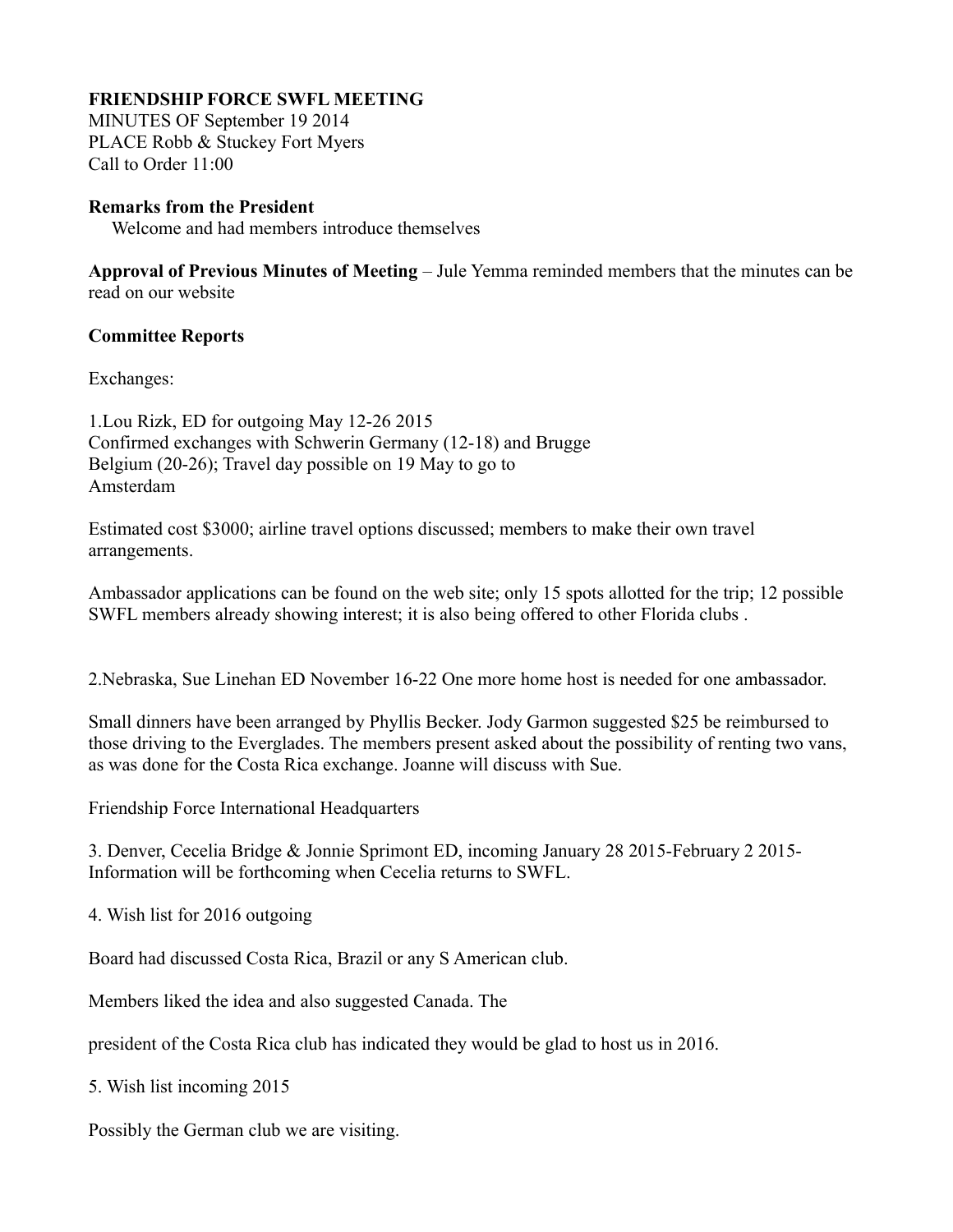There was a request for August from a club Ravk (?spelling  $&$  location);but that was turned down due to weather concerns.

Treasurer – Rob Linehan (reported by Joanne)

General account - \$4797

Exchange account- \$4857 (\$2975 is from the Nebraska exchange)

Newsletter – Joanne Collins

Posted on the web site; members like the format; Joanne is able to see who actually reads it

Club Store – Pam LaFontaine will be ordering Aqua colored shirts from Sullivan shirts; \$20/shirt. Joanne is taking orders today. Make checks payable to Sullivan shirts.

## Old Business

Joanne, Richard, Lou and Cheryle attended All Florida Conference in Orlando. They reported it was an informative day and came back with ideas for collaboration with other Florida clubs.

## New Business

1. Japanese Culture Program – Dennis Yemma has arranged to give a presentation October 2, from 2- 4PM at the Fort Myers Library in one of the conference rooms. He will present some facts about the areas the club visited in 2013; have some pictures available from the trip and ask members who were ambassadors to tell about their experiences. Light Japanese treats will be shared. The club has arranged these cultural talks as a way of keeping interest by current members and attracting new members.

Bring a friend with you when you come.

Dennis has sent an information blurb to the Florida Weekly to try to get the word out and the library will post the event on their web site.

# 2. Holiday Brunch:

Two choices were presented

7 December- Isles Yacht Club, Punta Gorda, \$19.00 brunch 14 December- Colonial Country Club, Fort Myers, \$21.08. Members chose 14 DEC; the club offers a private room and it is more centrally located. Cheryle will reserve the room.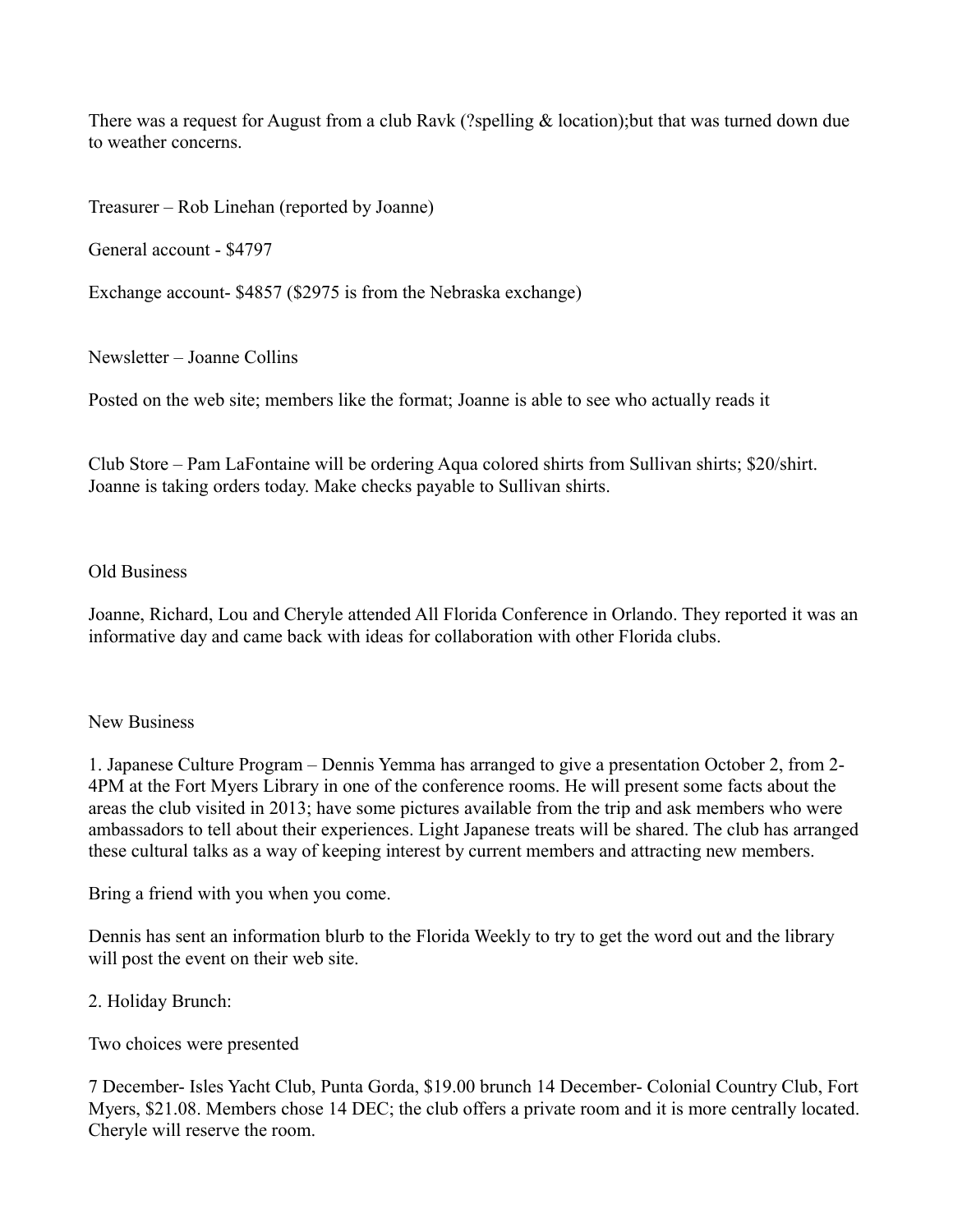3. December elections- A committee consisting of Dennis & Jule Yemma, Sibby Yemma, Jody Harmon and Reta Lanning will present potential candidates at the December event. If you are interested in running for a position on the board contact one of these members.

4. Sibby gave an update about the ambassador she hosted from the Ukraine. Her last contact indicated that the situation there was bad and she had to leave her home.

5. Members will go to lunch at the Blu Pointe in Bell Tower shops.

Adjourn- 12:00

Respectfully submitted

Jule Yemma Secretary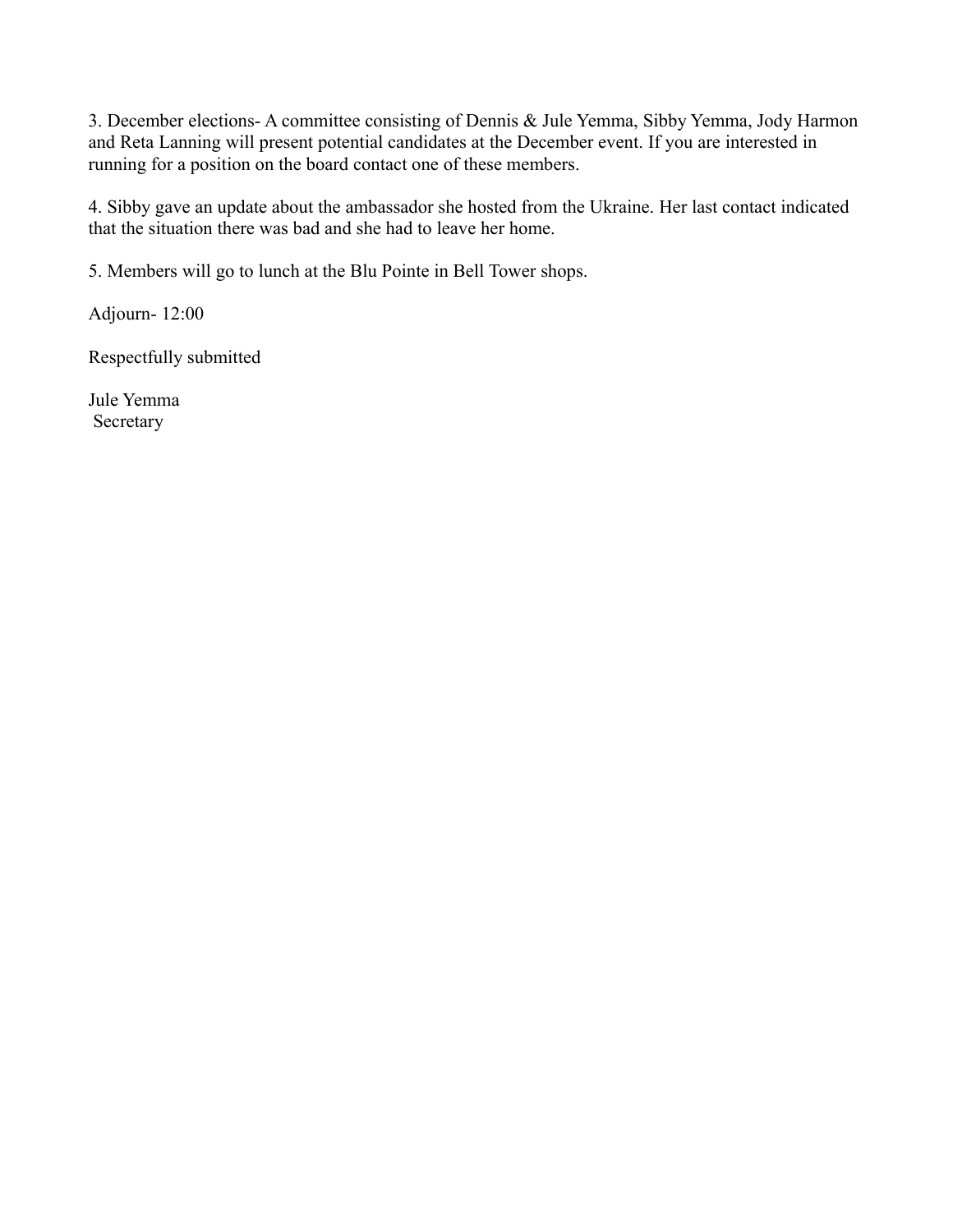Board Meeting June 19, 2014 PLACE : Joanne Collins' Home Punta Gorda, FL MEMBERS PRESENT:

President – Joanne Collins 1st Vice President – Pam LaFontaine (by speaker phone) Treasurer – Robert Linehan Membership – Sue Linehan

Call to Order by Joanne 9:30 AM

Approval of Previous Minutes of March 2014 – Members approved **Committee Reports** 

Treasurer – Rob Linehan

1. Rob distributed a written report and read the pertinent details as follows:

General Account \$5,182.85 Exchange Account 2,000.00 Total Cash \$7,182.85

2. He received and distributed our new Florida Consumers Certificate of Sales Tax Exemption, which is good until 8/31/2019. Copies of the old certificate that expires 8/31/2014 should be destroyed and replaced by a copy of this new certificate. He agreed to email it to Pam and the other board members not present.

# **Exchanges/ED Info** – Joanne Collins, Sue Linehan

1. Incoming Exchange from Nebraska November 2014 – Sue discussed the plans that are well under way. Her greatest concern is having enough beds for the group. Coincidentally, she and Rob are vacationing in Nebraska and next week, she will meet with their ED to discuss what activities they would like and sites they want to visit. Sue detailed what she researched and discussed costs. The board agreed unanimously that \$175 was the amount to charge to cover visits to Edison Ford, airboat ride, swamp buggy with alligator experience in Everglade City area, Echo tour with possibly 6-mile slough or winery visit, catamaran sailboat excursion, welcome lunch at Edison and farewell dinner

in Punta Gorda at her home. She also mentioned that we (Linehans and Collins) would research Barefoot Beach in Bonita Springs, which recently received publicity as the second most beautiful beach in the US.

2. Incoming Exchange from Denver February 2015- Joanne reported that Cecilia Bridge and Jonnie Sprimont are working on the dates and details. We will monitor that the Farewell Party will be successful.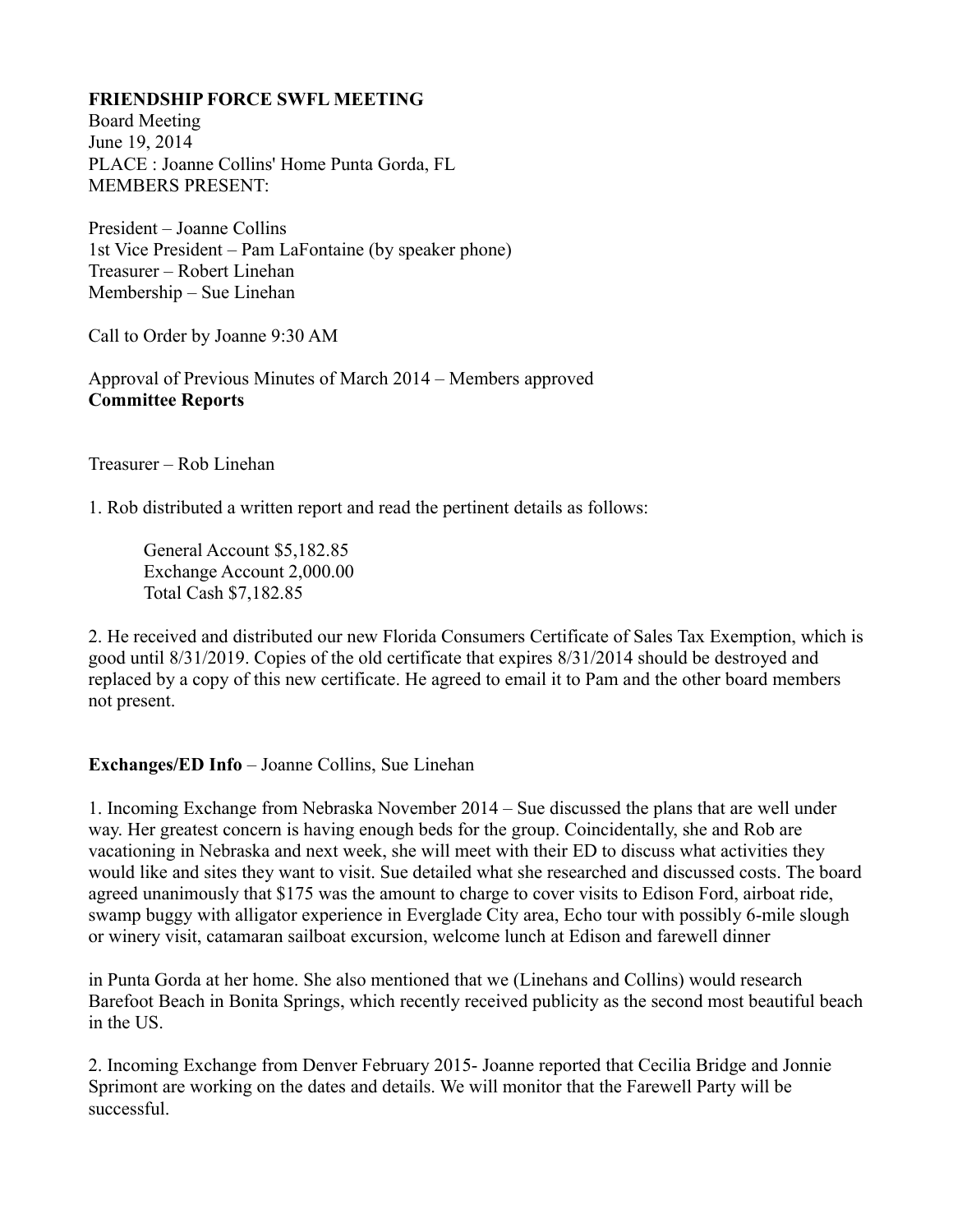3. Outbound Exchange to Belgium May 2015 – The Board Members unanimously decided that Lou Rizk would be the ED for this Exchange.

4. Inbound Exchange from New Zealand – Joanne reported that she had emailed Baton Rouge that we could not do another exchange in April 2015 and would prefer October/November 2015. She has not heard anything more from the clubs involved.

Membership – Sue Linehan

1. Sue reported that we have 2 potential new couples who will join in the fall. The are "snowbirds" living in Punta Gorda and have promised to join.

2. Tomorrow we are planning a wonderful program on Brazil and have publicized it heavily. We are making Brazilian treats and coffee for everyone. Sue will have club literature for all those who attend. There will be a follow-up dinner at a local restaurant, Jack's.

Newsletter – Joanne Collins

1. Joanne reported good comments about the newsletter and enjoys using Constant Contact. She asked for funding for another 6 months. The Board unanimously approved \$108 for the next 6 months.

Club Store – Pam LaFontaine

1. Rob reported finding some more Florida pins. Pam intends to order pens.

2. We discussed having turquoise colored shirts as the club color and Pam will order them from each member once she receives the money from them.

Old Business – Joanne Collins

1. Joanne reported that she already has sent in her \$20 registration to attend the All Florida FF Conference, September 6 in Orlando.

2. Pam may attend if she can carpool. Joanne agreed to take her if she can get to Punta Gorda and will send her the registration material via email.

3. We have not heard that any other members plan to attend.

New Business – Joanne Collins

1. We need a place to have the Ice Cream Social in August. Pam volunteered her home. Joanne mentioned that she hoped the Naples group would host this event. We will see if there is any response in this regard.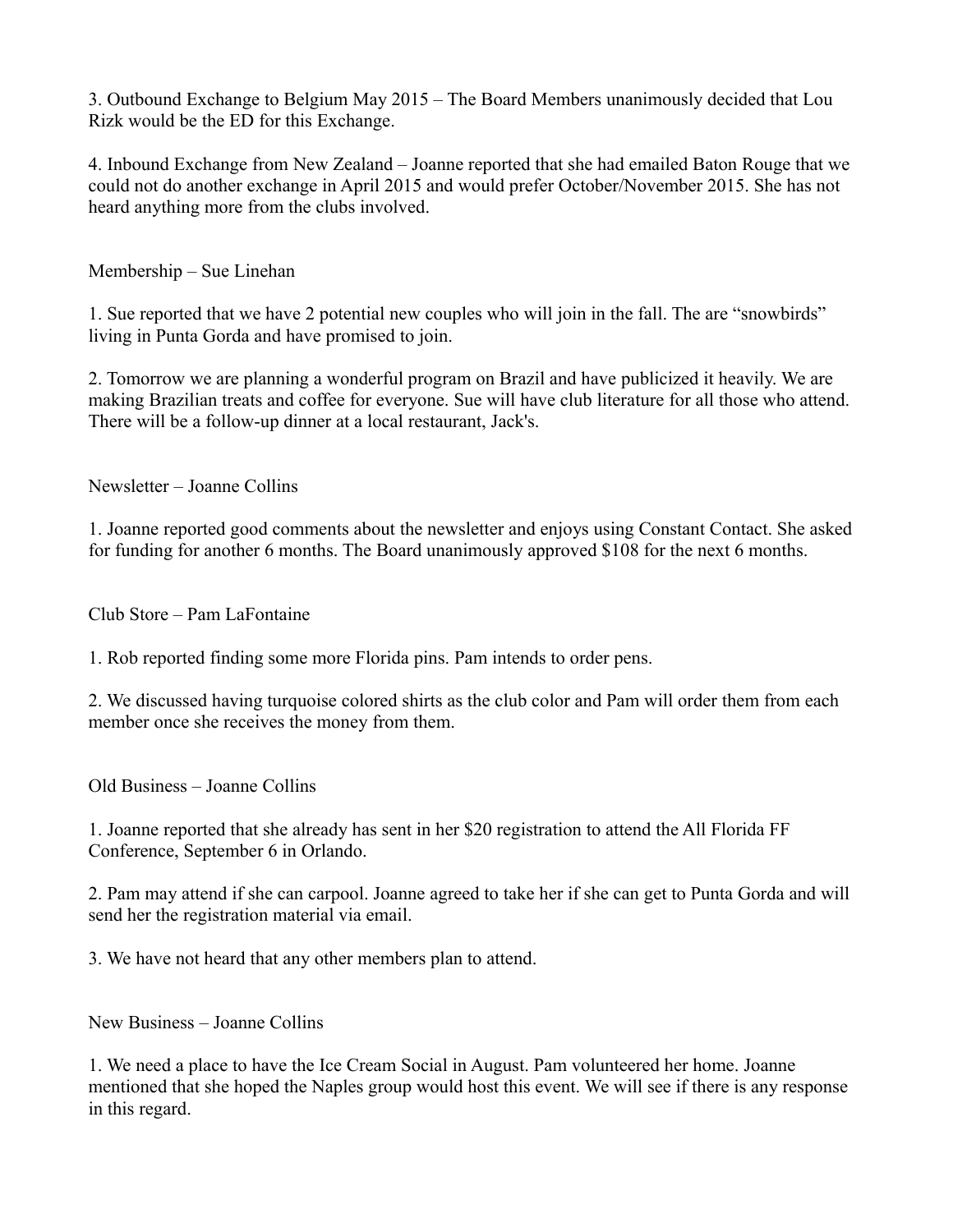**MINUTES OF 2 March 2014** 

**PLACE Sibby Yemma's home Fort Myers** 

Call to Order: 4:15

**Remarks from the President:** 

1. Welcome and asked everyone to introduce themselves: tell how long they have been in the club and explain why they chose the international dish they brought to share for World Friendship Day.

2. Heartfelt thanks to Wendy and all those who participated and helped at the garage sale. Proceeds were \$284.75.

Approval of Previous Minutes of January 17 2014 Meeting - Dennis and Pam

Minutes are posted on the web site.

**Committee Reports** 

Treasurer - Rob Linehan

- 1. Dues change proposal was presented to members and will be voted on the next meeting. Dues proposed as \$50 couples, \$25 singles and \$10 for associate members. The new proposal, if approved, will start with new members and January 2015 for existing members who have already paid.
- 2. Rob explained the expense request form , which must be submitted when funds are needed. The form will be posted on the web site
- 3. Rob explained that per the bylaws a separate account has been opened for exchange funds. Current balance is \$2000 for the exchange account and \$5755.71 in the general account.

Exchanges/ED Info - John Jensen: Costa Rica, Pam La Fontaine:

1. John Jensen gave an update on the Costa Rican exchange. Thirteen ambassadors will be coming. He listed the schedule and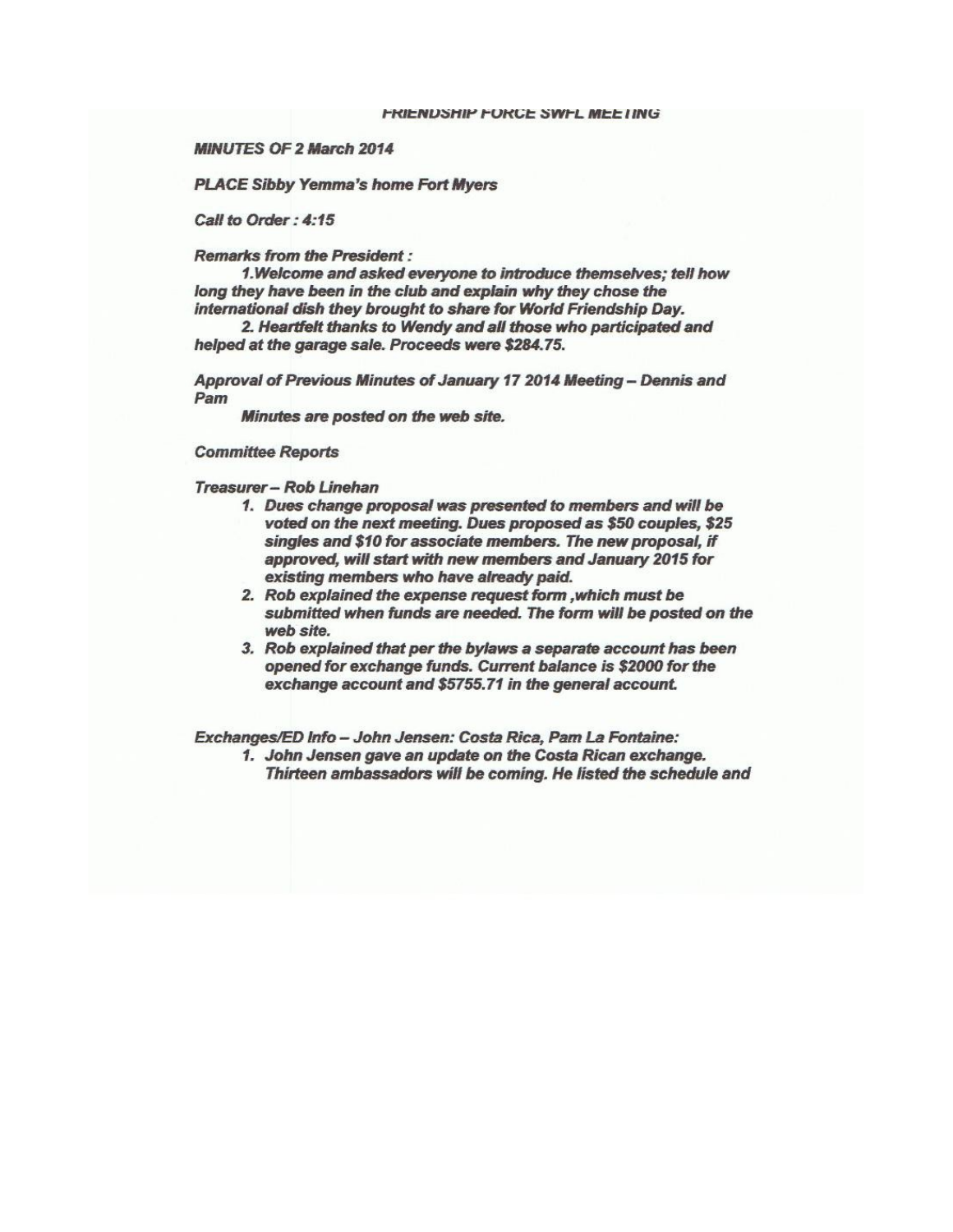it can be found on the web site. He needs day hosts. Two vans will be rented to drive to the Everalades.

- 2. Cecelia is in charge of the farewell dinner but will be away so Judy Carson will take charge that day. Meat, wine and pop will be provided. Contact Cecelia to sign up for providing a side dish. Set up and clean up members also needed.
- 3. 2015 Exchanges International; The Netherlands Club NORD. The time for the exchange is not set. Dennis volunteered to be the ED but guidelines for choosing the outgoing ED need to be followed. Joanne will check with Atlanta.
- 4. 2015 Domestic requests from Huntsville AL and Denver CO.
- 5. 2015 outgoing New Zealand.

#### **Membership - Sue Linehan**

- 1. Sue stated that in order to obtain more members, she would like to give a Friendship Force Presentation to any interested group (e.g. singles groups or new Florida residents' groups). If you know of any group that may need a speaker and would like to know more about our travel/exchange club please do not hesitate to contact her or Joanne.
- 2. Sue presented the members with the idea of hosting Foreign Exchange students from the University. It would not involve a lot of time; would foster friendships and would be a learning experience for both members and the international students. Inviting them for dinner or involving them in a family activity is all that might be required. The members agreed it would be a good idea. Sue will make contacts.

#### Web Site, Facebook, Sunshine report - Cheryle Phelps

- 1. Joanne thanked Cheryle for her efforts in compiling the membership directory. There are 43 active paid members at present.
- 2. A motion was approved to send a \$50 gift card to the Dragonettes who graciously allowed the club to use their home for the garage sale.

**Newsletter - Joanne Collins** 

- 1. Joanne asked that all members read the newsletter which is posted on the web site.
- 2. Members who read the newsletter and send comments to Joanne will have their name put into a raffle for a prize provided by Joanne.
- 3. Sue Linehan won the raffle.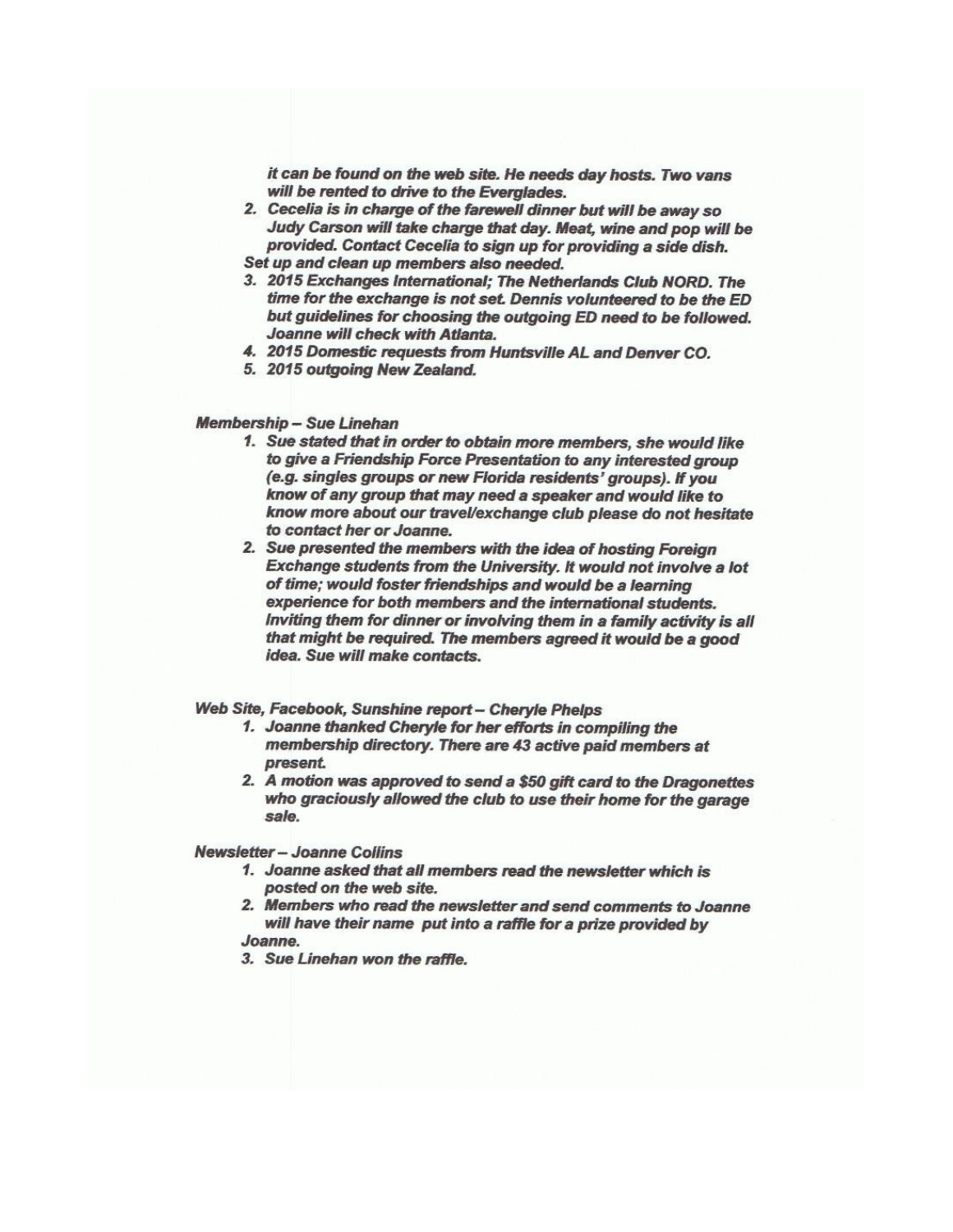#### **Club Store - Pam LaFontaine**

- 1. Pam suggested our club should have all the same color shirts. Send your choice of a color for new shirts to Pam.
- 2. Suggested a revamp of badges with bigger lettering for easier reading of names.

Historian - Carla Harms **No new business** 

#### **Old Business**

- 1. Joanne asked members to sign up if they are interested in a hurricane threat exchange. It would involve hosting or being hosted for up to five days by another Florida club member during hurricane evacuations. Sandy the regional rep is working with other clubs.
- 2. Joanne asked if there would be an interest in weekend exchanges with other clubs. Let her know.
- 3. September 6th is the All Florida Conference with an emphasis on leadership if anyone plans to attend.

4. On the Horizon: Joanne will go to Sarasota to talk on Australia. Sarasota speaker collaboration in June on Brazil in Punta Gordadetails will follow.

#### **New Business**

Members and guests enjoyed many International dishes and friendship.

Adjourn-5:05

**Respectfully submitted Jule Yemma Secretary**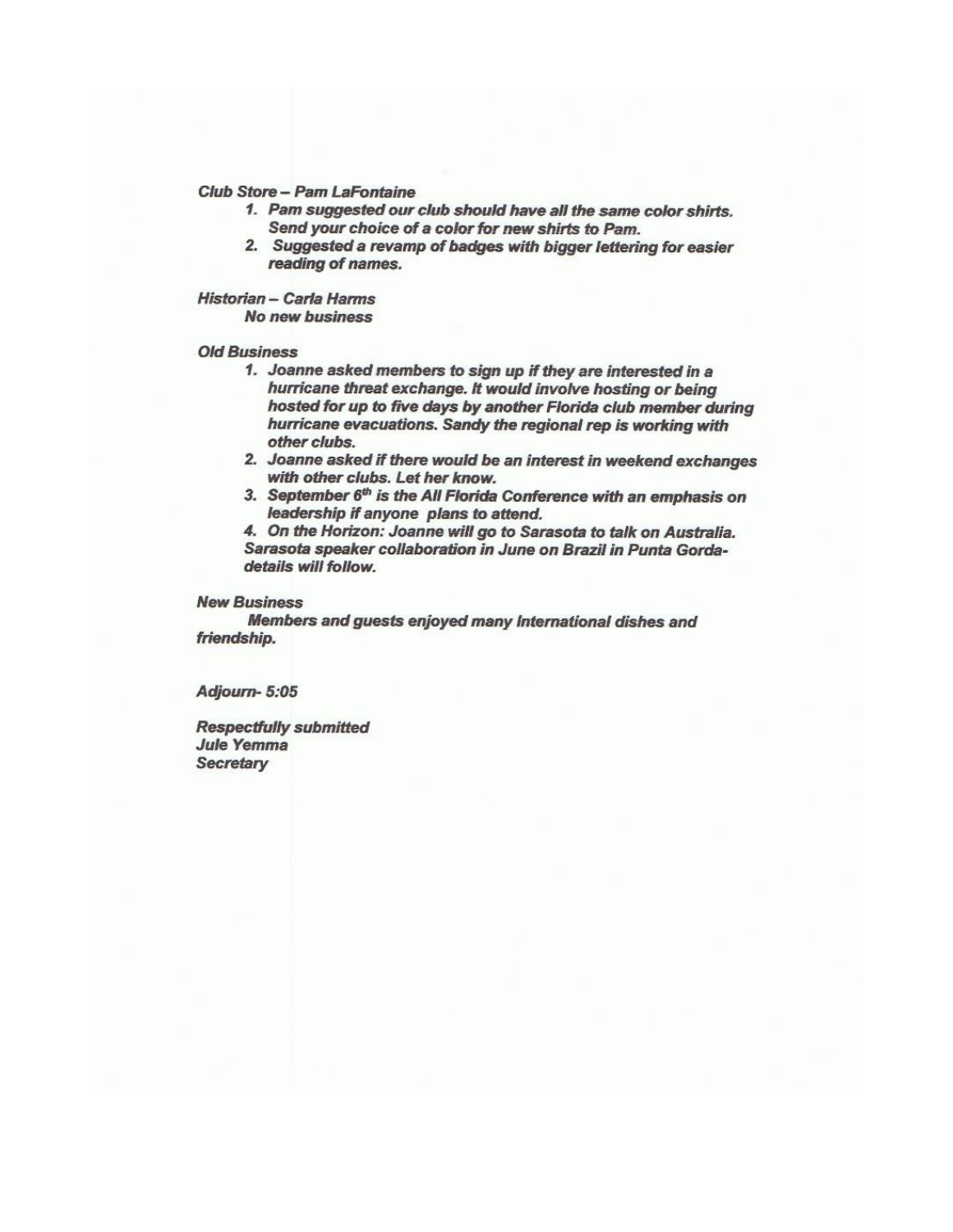MINUTES OF 17 January 20, 2014

**PLACE Robb & Stucky Meeting Room** 

Call to Order 1100

**Remarks from the President** 

1. Introduction by all members to tell how long they have been with friendship force and what they like about the organization.

- 2. Joanne gave a brief overview of what friendship force is all about and other members also had input. A potential new member had some questions which were answered.
- 3. Joanne explained to the members the new concept for the club. This involves general meetings every other month with cultural events planned for the alternate months. The cultural events will hopefully be a means of recruiting new members and will be held
- in the three areas where most members reside. The first program is scheduled for Fort Myers, and other programs will be planned for Naples and Punta Gorda area. Lou Rizk will give members information on the first event during new business.

Approval of Previous Minutes of 12/8/13 Meeting - Jule Yemma

**Committee Reports** 

Treasurer - Rob Linehan

- 1. Members were reminded to pay dues by January 31<sup>st</sup>, couples \$50, individual \$35.
- 2. Current bank balance is \$6936.

Exchanges/ED Info - John Jensen: Costa Rica, Pam La Fontaine:

1. John Jansen sent a report thru Joanne. The upcoming inbound exchange the end of March is coming together. Twelve Costa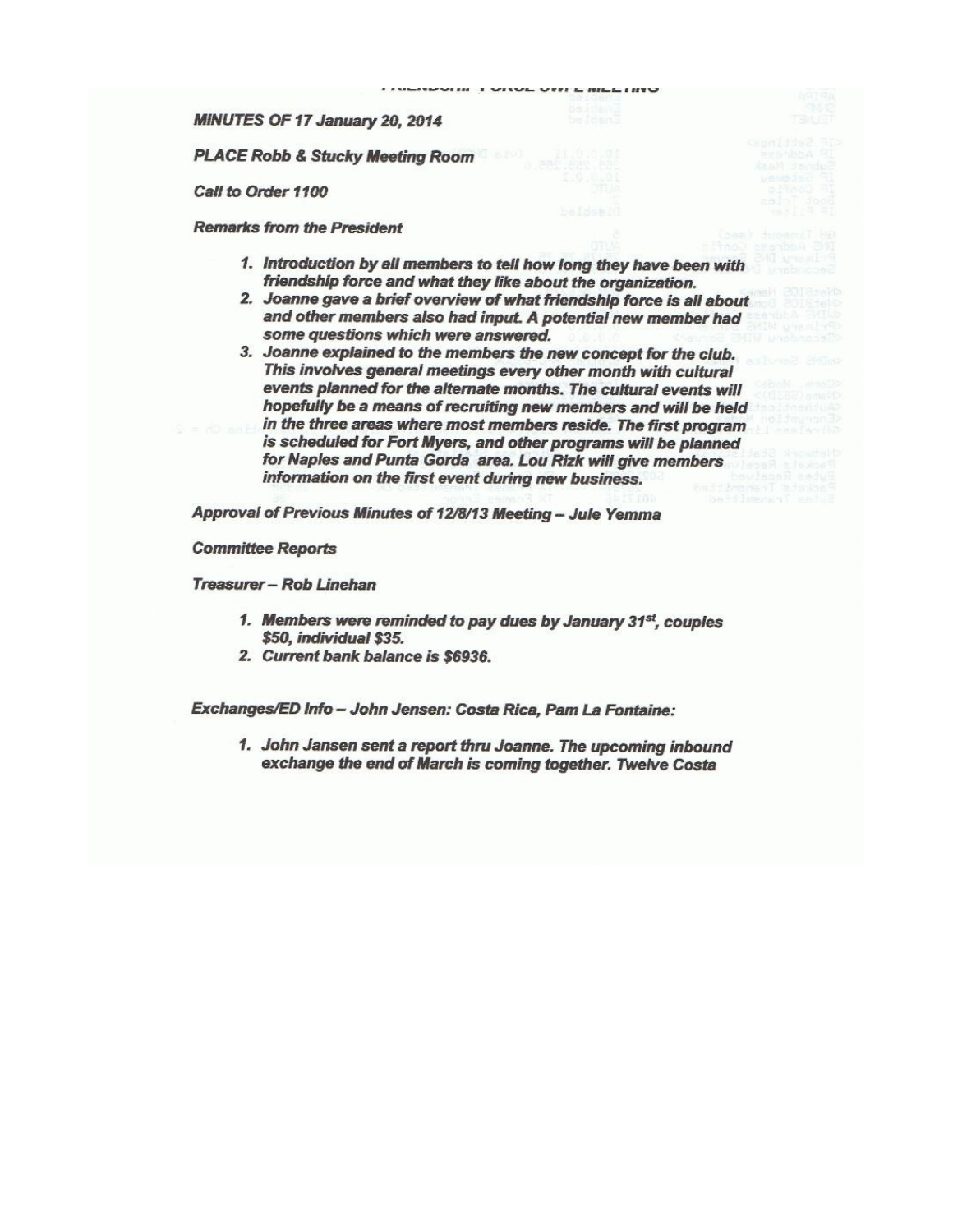Rican ambassadors have obtained Visas. Each ambassador will be asked for \$140 to cover expenses, which will include a trip to the Everglades. A meeting will be held in early February. He would like to have an interpreter available if any members know of someone who speaks Spanish.

- 2. Pam-Incoming exchange from Nebraska in November-Members prefer later in the month. Sue will be in Nebraska in ?July and will contact the club there. More plans to come.
- 3. Joanne is waiting for Atlanta to send information for 2015 exchanges.

**Membership - Sue Linehan** 

- 1. Sue requested that members think of potential groups of people who would be willing for her to address their members so she can try to recruit more members for SWFL.
- 2. Sue asked all members to bring one potential new members to our cultural events and or general meeting.
- 3. A current list of names and contact information was sent around so members could make sure the information is correct.

Publicity/Activities - Lou Rizk, Pam LaFontaine, Dennis Yemma

Dennis and Pam will work on ways to get the publicity out for the upcoming cultural event.

**Fund raising - Wendy Henko** 

- 1. A sign up sheet for the garage sale 15 February was passed around.
- 2. Garage sale is at the home of the Dragonettes and the address is on the web site.
- 3. A lot of help is needed for set up, sorting, pricing, sales and cleanup.
- 4. Bring any items you would like to contribute for sale to the Dragonettes by Wednesday February 12th.

Web Site, Facebook, Sunshine report - Cheryle Phelps

1. Please send information to Cheryle to post on the web site or facebook.

2. Also she needs to be informed of any members who are ill, have surgery, etc so a card can be sent.

3. Cheryle suggested that it would be a nice idea to recognize members who have birthdays during the month at the meetings. Everyone agreed this was a nice idea.